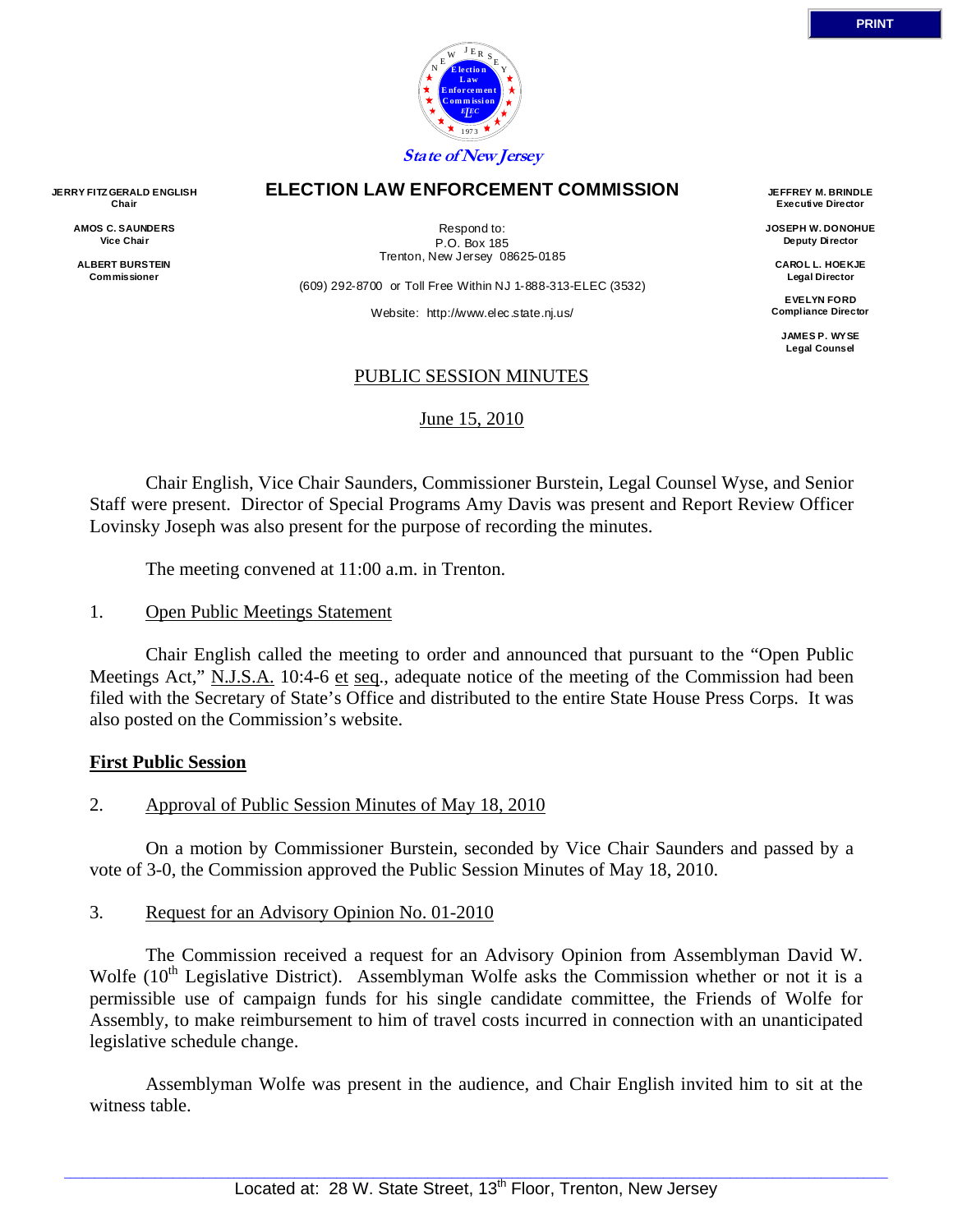Legal Director Hoekje provided a summary of the Advisory Opinion for the Commissioners, reporting that an unanticipated voting session had compelled the Assemblyman to return from a planned one week vacation to attend the voting session. He returned to complete his vacation. Assemblyman Wolf requested that his Candidate Committee reimburse round-trip air fare and oneway car fare from the airport.

Chair English asked if any additional information was required from Assemblyman Wolfe.

The Legal Director replied that none was needed, as the application was very thorough.

The Chair solicited questions or comments from the other Commissioners.

 Commissioner Burstein questioned only the cost of the return flight but stated that he did not disagree with allowing the use in this instance based upon a rule of reason. He suggested that such requests be handled on a case-by-case basis.

 Vice Chair Saunders asked if there was a specific regulation for travel expenses incurred by Assembly members.

 Assemblyman Wolfe stated that a formula for reimbursement was in use for members of the Legislature. The Assemblyman informed the Commissioners that the formula used by the Legislature is based on the number of days that the Legislature is in session as well as the number of conference days.

 Legal Director Hoekje reported that two regulations govern reimbursement of travel expenses by members of the Legislature: one concerning use of a vehicle owned by the officeholder or leased by a candidate committee, using the IRS mileage rate, and another concerning the cost of travel as a permissible "ordinary and necessary use" if it does not result in personal use or financial benefit to the officeholder.

 The Legal Director suggested that as the reimbursement process may be subject to misuse, applications should be handled on a case-by-case basis. She added that staff did not believe that Assemblyman Wolfe could have foreseen the change in the legislative schedule.

 Assemblyman Wolfe also stated that the vote was on pension reform legislation. Chair English noted that the vote to be taken was of significant importance.

 On a motion by Vice Chair Saunders, seconded by Commissioner Burstein and passed by a vote of 3-0, the Commission approved staff's recommendation that Assemblyman Wolfe be permitted to use campaign funds to reimburse travel expenses incurred in connection with an unanticipated legislative schedule change.

 Chair English thanked the Assemblyman for using the advisory opinion process in order to address his concerns, and added that the process also helped the Commission better administer its regulations.

 Assemblyman Wolfe thanked Executive Director Brindle, Legal Director Hoekje, Compliance Director Evelyn Ford, and the rest of the Commission for its assistance past and present.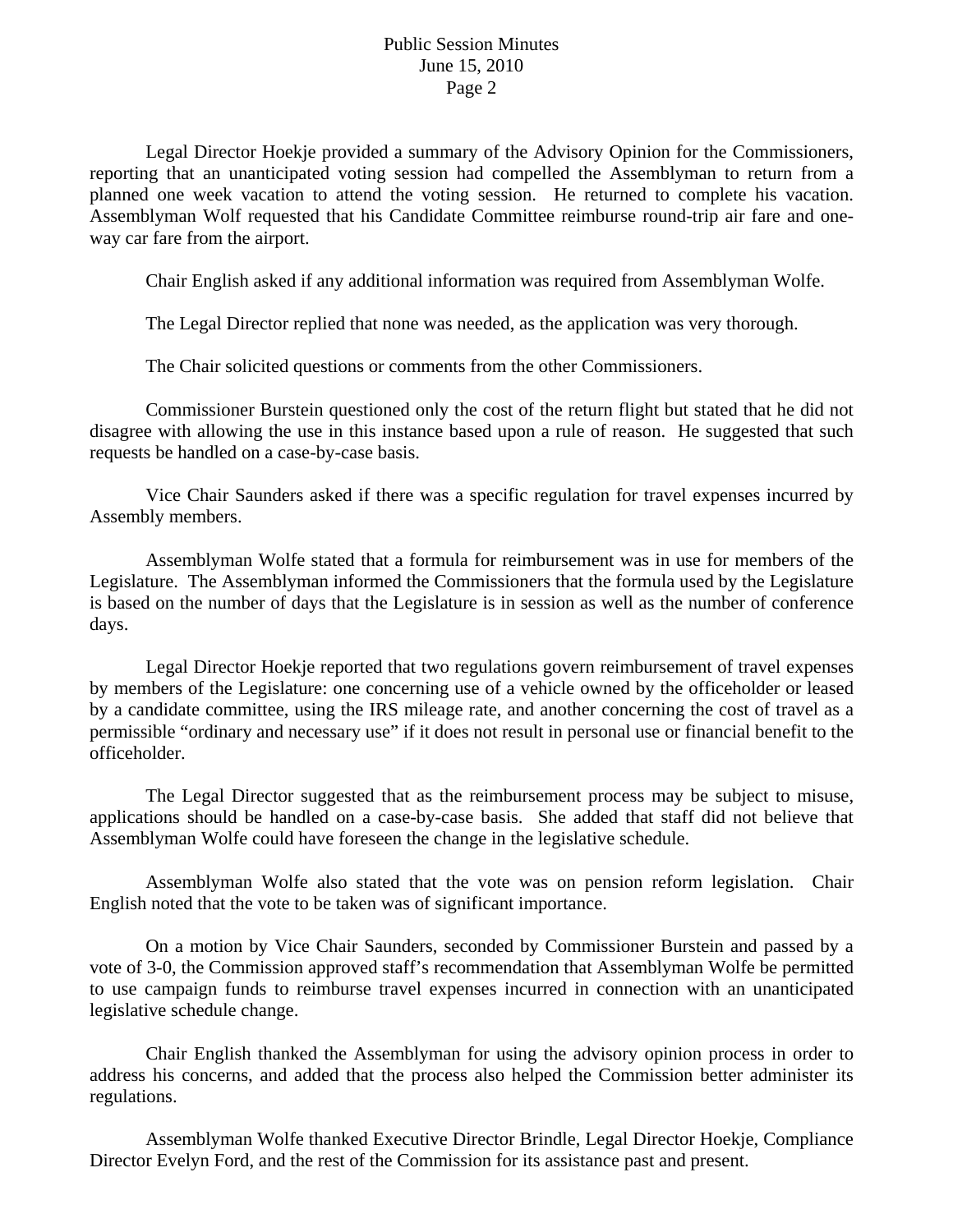#### 4. Executive Director's Report

## A. Budget

 Executive Director Brindle informed the Commissioners that a vote on the budget in the Legislature was anticipated by June 24, 2010. He reported that the budget for Fiscal Year 2011 was \$4.191 million, a decrease of \$84,000 from the previous year, but offset by lobbying fees.

 The Executive Director noted that although current staffing levels could be maintained, the budget left very little leeway and will postpone computer enhancements.

 Chair English asked Executive Director Brindle if he had received any communication for contingency measures in the event of a State shutdown.

 The Executive Director replied that he had received no such communication and did not anticipate a shutdown.

The Chair asked if the Commission ceased operation during the last State shutdown.

 Executive Director Brindle replied in the affirmative, but noted that speculation over a future shutdown may make such a prospect appear more likely than is actually the case.

## B. Office of Information Technology (OIT) Approval for Technological Updates

 The Executive Director announced that the OIT had approved the release of \$137,000 to upgrade the Gubernatorial Election Filing System (GEFS). He stated that the upgrade would improve the Commission's ability to maintain the system and make it easier for candidates to file.

 Director of Information Technology Carol Neiman reported that the upgrade would allow access to the system for users with newer operating systems.

 Chair English asked if the upgrade would eventually extend to all of the Commission's systems.

 Director Neiman replied that the upgrade for the moment would encompass the filing of gubernatorial filing only, but added that staff would investigate extending the upgrade to R-1 reports in the future. R-1 reports are reports of contributions and expenditures.

The Chair thanked Director Neiman for her work and persistence.

 Special Programs Director Amy Davis stated that the upgrade would make the system more attractive to candidates, particularly as electronic filing was now required for gubernatorial races.

 Chair English asked if training sessions would be necessary for treasurers to become accustomed to the upgraded system.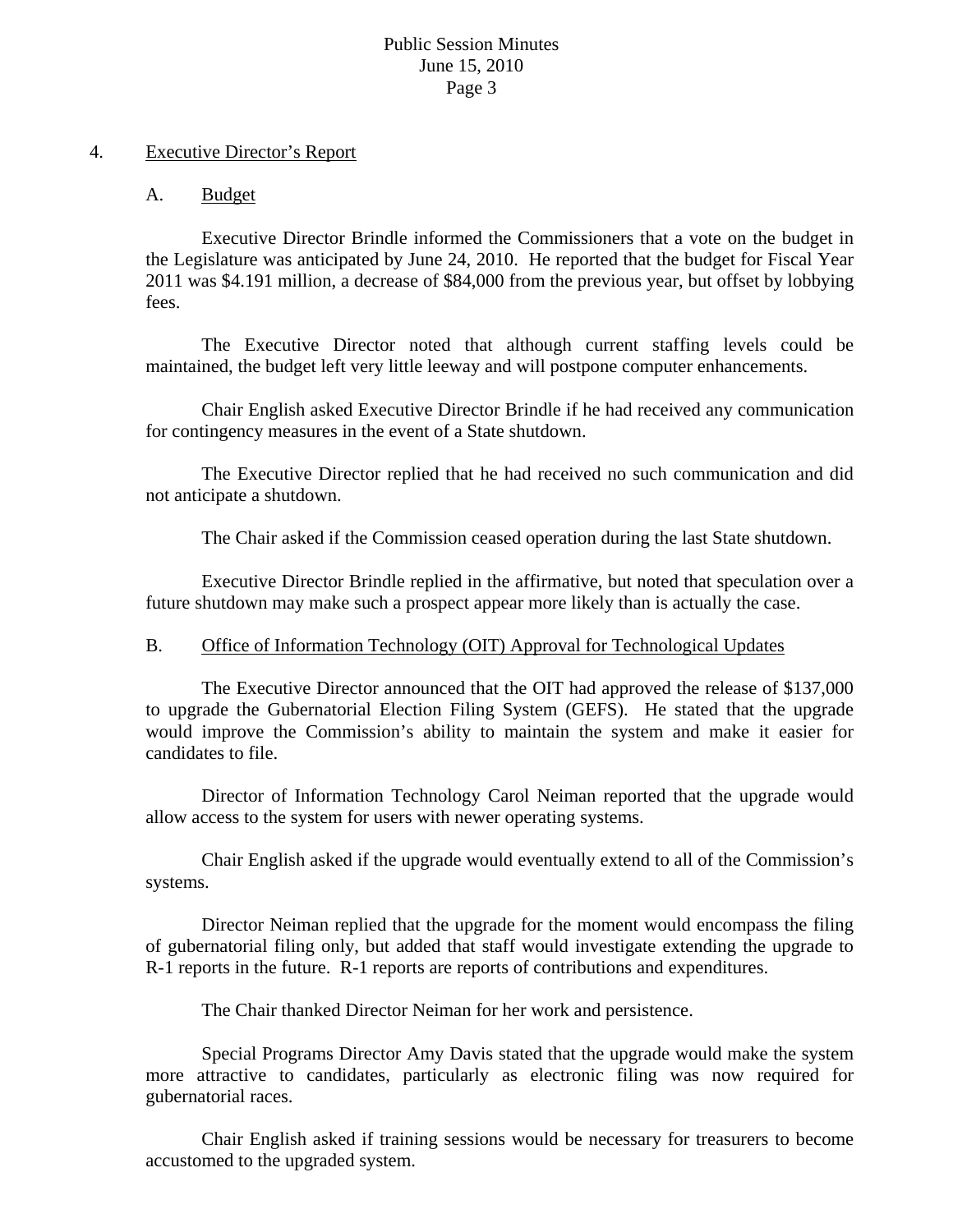Director Davis replied that training sessions were mandatory. She thanked Director Neiman for her work in this project.

#### C. Scanning of Lobbying Reports

 Executive Director Brindle informed the Commissioners that staff had almost completed scanning lobbying reports, all of which will be made accessible to the general public online.

The Chair asked if there would be a press release announcing this development.

 The Executive Director replied in the affirmative, and added that both the general public and lobbyists would welcome the new information.

#### D. Local Contributor Database

 Executive Director Brindle reported that the Data Entry staff was currently incorporating municipal party committees into the Local Contributor Database, and anticipated completion of this task by July, 2010.

 The Executive Director anticipated that all offices would be included in the database by November. He thanked the Data Entry staff for their work in achieving these goals.

 Chair English asked if this would be the first time that all offices would be available online.

Executive Director Brindle replied in the affirmative.

 The Chair proposed that the Commissioners produce a congratulatory letter to recognize this achievement by staff.

 Deputy Director Donohue noted that few other states disclose local contributions online.

 The Executive Director stated that the Commission's jurisdiction was more extensive than that of most other campaign finance disclosure agencies in other states, where local contributions are often not regulated.

## E. Analytical Press Release – Special Interest Political Action Committees (PACs)

 Executive Director Brindle announced the imminent publication of a new analytical press release concerning special interest PACs within the next month.

 The Executive Director reported that although the number of total PACs had increased, most of that increase consisted of political party affiliated PACs created since the enactment of pay-to-play. He stated that 90 new PACs had been created since the passage of pay-to-play reform.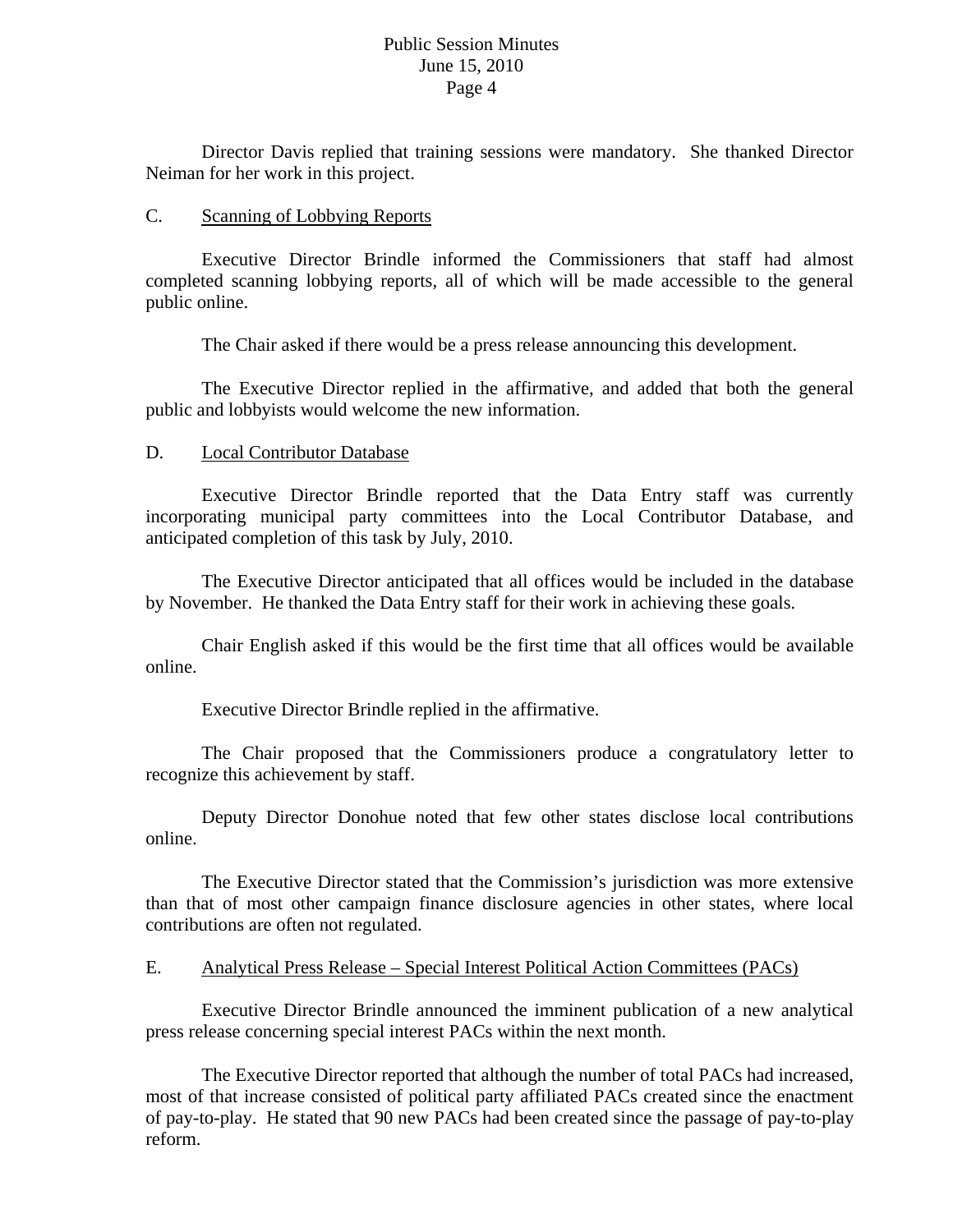Chair English asked if this subject had been discussed in meetings with leaders of the Legislature.

 Executive Director Brindle replied that this issue had been mentioned when discussing the legislative recommendation to deal with the proliferation of PACs.

#### F. Legislation

 The Executive Director informed the Commissioners of Senate Bill S-1215, sponsored by Senator Loretta Weinberg. He reported that this proposed legislation would require lobbyists lobbying on behalf of local government entities to disclose their activities, and local government entities to file with the Commission.

 Executive Director Brindle noted that the first part of the Senate legislation was taken from a Commission proposal, and the latter from a Comptroller report.

 The Executive Director further informed the Commissioners of Assembly Bill A-2595, sponsored by Assemblywoman Linda Greenstein. He reported that the first part of this proposed legislation, taken from a Commission recommendation, would require disclosure by "527" groups.

 Executive Director Brindle reported that the latter part of this proposed legislation, which was not taken from a Commission recommendation, would require disclosure by  $501(c)(3)$  charities and  $501(c)(4)$  committees that are allowed limited election activity. He noted that significant opposition to this part of the bill was expressed by organizations that would be subject to the regulation.

 The Executive Director informed the Commissioners that he testified in favor of the bill, emphasizing that the Commission's recommendations encompassed only the first part of the proposed legislation. He reported that passage of the bill would be postponed until the completion of further negotiation.

#### G. State Ethics Commission (SEC) Filing

 Executive Director Brindle informed the Commissioners of the SEC disclosure form due on August 15, 2010.

 Commissioner Burstein asked if the form had changed significantly from the previous year.

The Executive Director replied that it had not, but had to be filed online.

 Vice Chair Saunders noted that completed forms could be emailed to staff if difficulties were encountered with the browser-based submission system.

 Executive Director Brindle noted that the Commissioners could consult Administrator Elbia Zeppetelli for assistance.